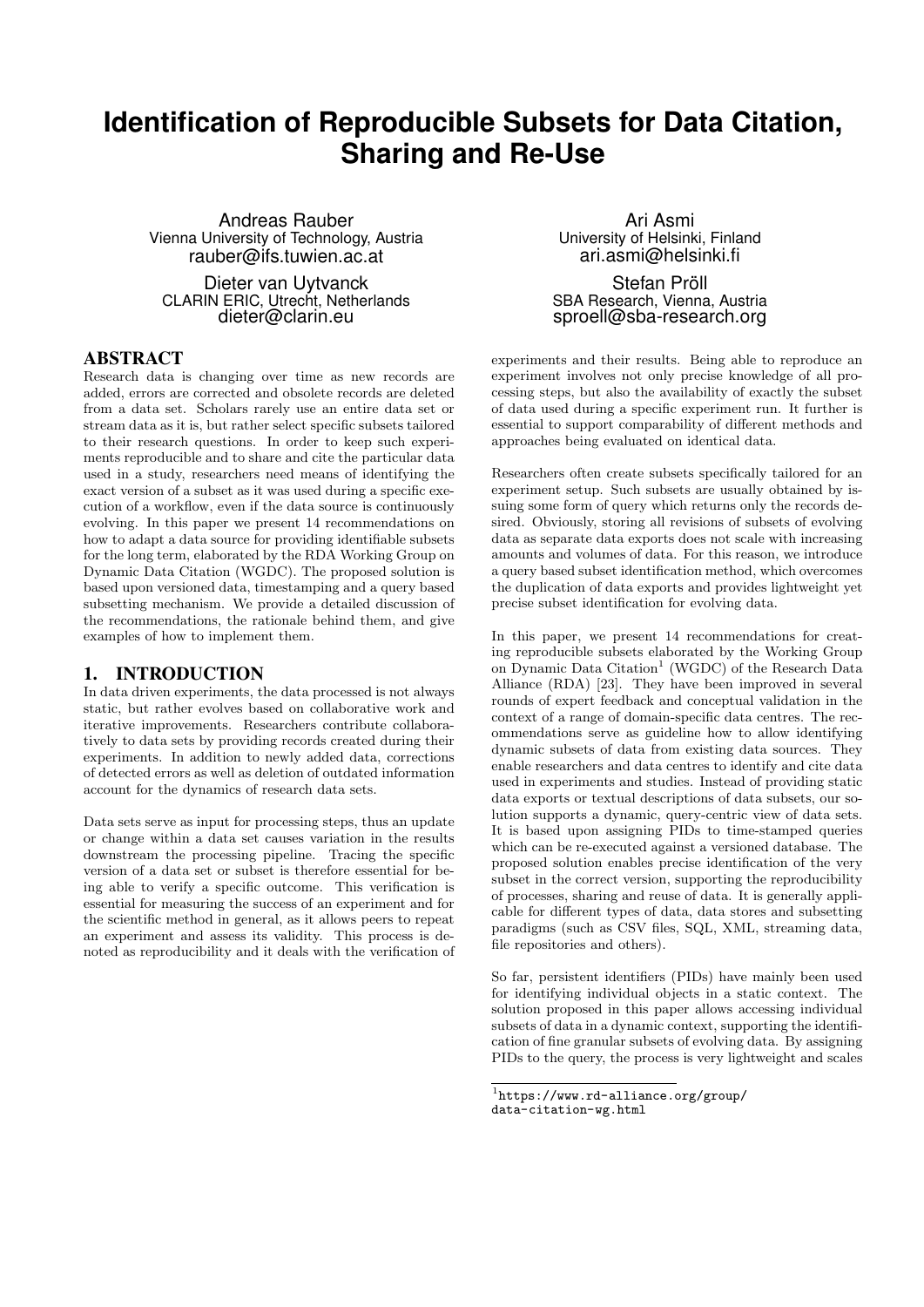with increasing amounts of data. It preserves the subset creation process and thus contributes to the reproducibility of an experiment. Provenance details and metadata about the data set are collected.

The remainder of this paper is structured as follows. Section 2 provides related work in the areas of reproducibility, data citation and databases. The recommendations are explained in Section 3 detailing our considerations, existing challenges and an example for each recommendation. The paper is closed by conclusions in Section 4.

# 2. RELATED WORK

A scientific process is reproducible if an independent peer scientist can re-execute the experiment and validate the results [18]. Currently, there is a lack of reproducibility and many workflows cannot be re-executed [28, 17, 13], although recent initiatives aim to demand the reproducibility of submitted contributions [16, 9]. Being able to precisely reference data sets is the goal of data citation as it supports reproducibility [12]. The field of data citation as evolved quickly [3], an overview of the current practices for citing data is given in [8]. Several approaches exist for citing subsets from databases [20], structured data files [21] or linked and open data [26].

Versioning data is a common task in the data management domain [24] and implemented in software applications dealing with critical data [7, 25]. With decreasing storage costs preserving previous versions even of high volume data has become a service offered by many data providers. Still storing multiple versions is a challenge [1]. Many efforts of storing previous versions of datasets are based on timestamps [5] and temporal data models [27]. The ISO SQL:2011 standard includes temporal features such as system versioned tables [15]. Recently, many relational database management systems (RDBMS) such as MS SQL Server, Oracle 10g or DB2 10 support versioned data natively and allow querying data as it was at any given point in time in the past.

# 3. ENABLE REPRODUCIBLE DATA CITA-TION OF DYNAMIC DATA SOURCES

The Research Data Alliance (RDA) is an international community of researchers from diverse backgrounds aiming to overcome barriers to sharing research data across international, institutional and disciplinary boundaries. RDA was launched in 2011 and spans private, public, academic communities from all continents. It is an international nonprofit community of researchers, which is organised in interest groups (IG) and working groups (WG). The RDA Working Group on Data Citation (WGDC) aims at bringing together experts to discuss the issues, requirements, advantages and shortcomings of existing approaches for efficiently citing subsets of data.

# 3.1 RDA Guidelines for Making Data Citable

During the course of its existence, the WGDC developed the RDA Guidelines for Making Data Citable, which is a list of 14 recommendations grouped in four areas:

• Preparing the Data and the Query Store

- R1 Data Versioning
- R2 Timestamping
- R3 Query Store Facilities
- Persistently Identifying Specific Data Sets
	- R4 Query Uniqueness
	- R5 Stable Sorting
	- R6 Result Set Verification
	- R7 Query Timestamping
	- R8 Query PID
	- R9 Store the Query
	- R10 Automated Citation Texts
- Resolving PIDs and Retrieving the Data
	- R11 Landing Page
	- R12 Machine Actionability
- Upon modifications to the Data Infrastructure
	- R13 Technology Migration
	- R14 Migration Verification

The guidelines have been finalised at the  $6^{\rm th}$  Plenary Meeting in Paris in September 2015. They have been published as a short flyer [23] and are available for download at the RDA Web  $page<sup>2</sup>$ .

The aim of this work is to provide a more extensive discussion of the guidelines and describe how an existing data source can be adapted for enabling reproducible subset creation. The four phases are described in the following sections: preparing the system (Section 3.2), persistent identification (Section 3.3), subset retrieval (Section 3.4) and robustness across technological changes (Section 3.5).

# 3.2 Preparing the System

Although some data repositories and storage systems already have some of the requirements in place, most systems need to be adapted for facilitating reproducible data set creation in a non-intrusive way.

#### *3.2.1 R1 - Data Versioning*

*Recommendation*: Apply versioning to ensure earlier states of data sets can be retrieved.

Versioning deals with tracing changes in data. Being able to refer to previous versions of data is essential for reproducibility. In this work, we use the terms version, revision and iteration synonymous for describing a change which was introduced into a record. There exist several approaches for versioning from the perspective of reproducible research data. In order for the changes in the data to be traceable, the system needs to store all relevant previous versions of each record. In large data scenarios, storing all revisions of each record might not be a valid approach. Therefore in our framework, we define a record to be relevant in terms of

 $^{2}$ www.rd-alliance.org/groups/data-citation-wg.html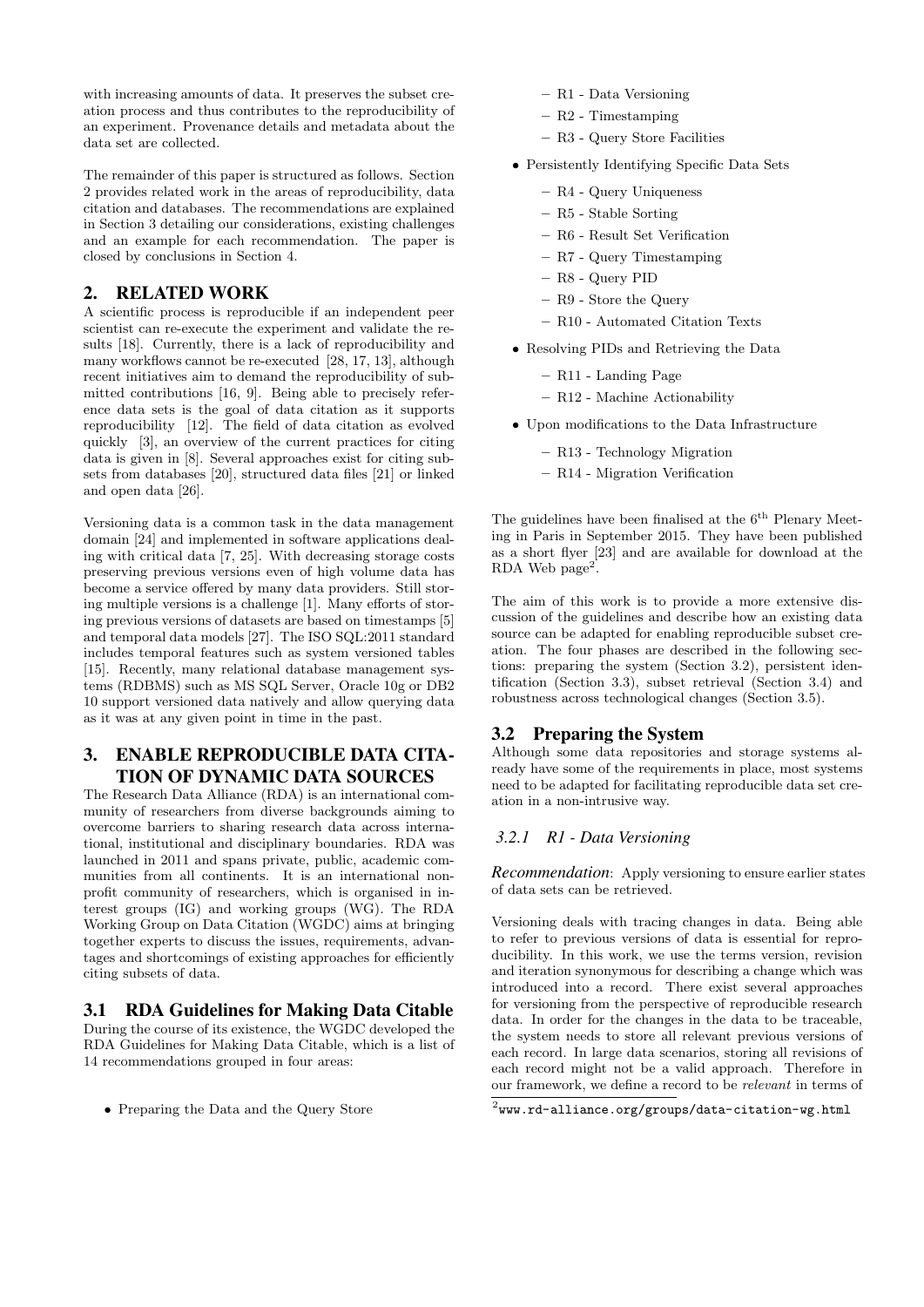reproducibility, if and only if it has been accessed and used in a data set. Thus, high-frequency updates that were not ever read might go - from a data citation perspective - unversioned. (They may still require versioning if traceability of changes and analysis of update frequencies are to be supported by the data store). Note, that the versioning needs to be modelled explicitly so that direct access to earlier states is possible. History files or change logs that may be used to roll back an entire database to an earlier state are usually not flexible enough to support retrieving individual states of specific records.

*Example*: Deciding which versioning approach to apply depends on the format of the data and the expressiveness of the query language. There exists a huge variety of data set types, ranging from simple plain text formats such as comma separated value (CSV) files, via complex binary proprietary formats, to various database management systems. Research data can be stored as files within a file system or in database management systems. File systems provide a functionality similarly to database systems, as files can be uniquely addressed by their path in the file system and queried using file system commands.

In order to provide a uniform way of describing events, we limit ourselves to the three most primitive data operations available for all types of data.: create, update and delete (CUD). These event types are sufficient for describing the life cycle of a record. The create event denotes the insertion of a record into the data set and marks the beginning of a life cycle. Depending on the scenario, records can get updated and therefore changed, thus single records can be replaced with a newer version. Such updates or deletes should never lead to an actual deletion or overwriting of an earlier record, but simply lead to a marked-as-deleted and re-insertion of an updated value in the underlying data store.

In the realm of databases, versioning has a long tradition [14]. Approaches to support versioning include history tables, direct integration in the live database tables, or hybrid solutions [19]. Following the ISO SQL:2011 standard, many RDBMS such as MS SQL, Oracle or DB2 support it now natively. Managing different versions of text files (such as data stored in CSV files) also has a long tradition in the area of software development. Source code management (SCM) systems such as Git, SVN or CVS are commonly used for storing source and allow programmers to access previous versions of their source code. The technique of storing the deltas of files works very well for text based formats.

## *3.2.2 R2 - Timestamping*

*Recommendation*: Ensure that operations on data are timestamped, i.e. any additions, deletions are marked with a timestamp.

Timestamping is closely tied to versioning: we need to identify, when a specific version was available (visible to a query). We thus need to timestamp each CUD operation as part of the versioning approach, documenting the addition and deletion of data. For providing reproducibility, an update leads to a new record in the data set, where the old revision of

a record is stored with the temporal metadata describing its validity period in the database. Timestamp information must be stored in a way to support efficient explicit querying, i.e. allowing a query to retrieve only data elements available at a given point in time.

*Example*: Database management systems are capable of storing fractions of seconds such as micro seconds (MySQL 5.7, PostgreSQL 9.4), nano seconds (Oracle 10g) and even pico seconds (IBM DB2 11.0) as dedicated data types. Distributed systems can synchronise their timing either via network time synchronisation and logical time protocols [11], but may also work with local timestamps only (c.f. Sec. 3.3.4), which drastically reduces the complexity of the recommended solution.

The way how timestamps are implemented depends on the technology stack used for storing the data. File systems such as FAT provide two second accuracy<sup>3</sup>, NTFS provides 100 nano seconds resolution<sup>4</sup>, EXT3 provides 1 second accuracy and EXT4 allows nano second resolution of timestamps<sup>5</sup>. The file system accuracy of timestamps also determines the accuracy of the version control system timestamps, such as for Git or SVN.

# *3.2.3 R3 - Query Store Facilities*

*Recommendation*: Provide means for storing queries and the associated metadata in order to re-execute them in the future.

The query store is an essential building block for the dynamic identification of data subsets. It was introduced in [19], refined in [20] and generalised in [22]. Instead of storing duplicates of data subsets, we utilise query mechanisms in order to define and identify subsets of data. To identify a particular subset of data, users issue some form of query to a data store (e.g. file system commands, SQL or SPARQL queries, faceted browsing or filtering, marking regions on an image, etc). These queries can be timestamped and stored for later re-execution against the timestamped and versioned data store. The timestamped query thus stands for the actual subset of data.

The query store is itself a repository responsible for storing the queries which were used for creating a subset. This includes technical and descriptive metadata, which allows to describe a query in the detail necessary to re-execute it against versioned and timestamped data and retrieve the very same subset again. The query store needs to preserve this information for the long term. It needs to store the query and at least the set of metadata information emerging from recommendations  $R_4 - R_1$  as detailed further below. This set includes:

<sup>3</sup>https://msdn.microsoft.com/en-

us/library/windows/desktop/ms724290%28v=vs.85%29.aspx <sup>4</sup>http://www.meridiandiscovery.com/articles/date-forgeryanalysis-timestamp-resolution/

 $5$ http://www.ibm.com/developerworks/linux/library/lanatomy-ext4/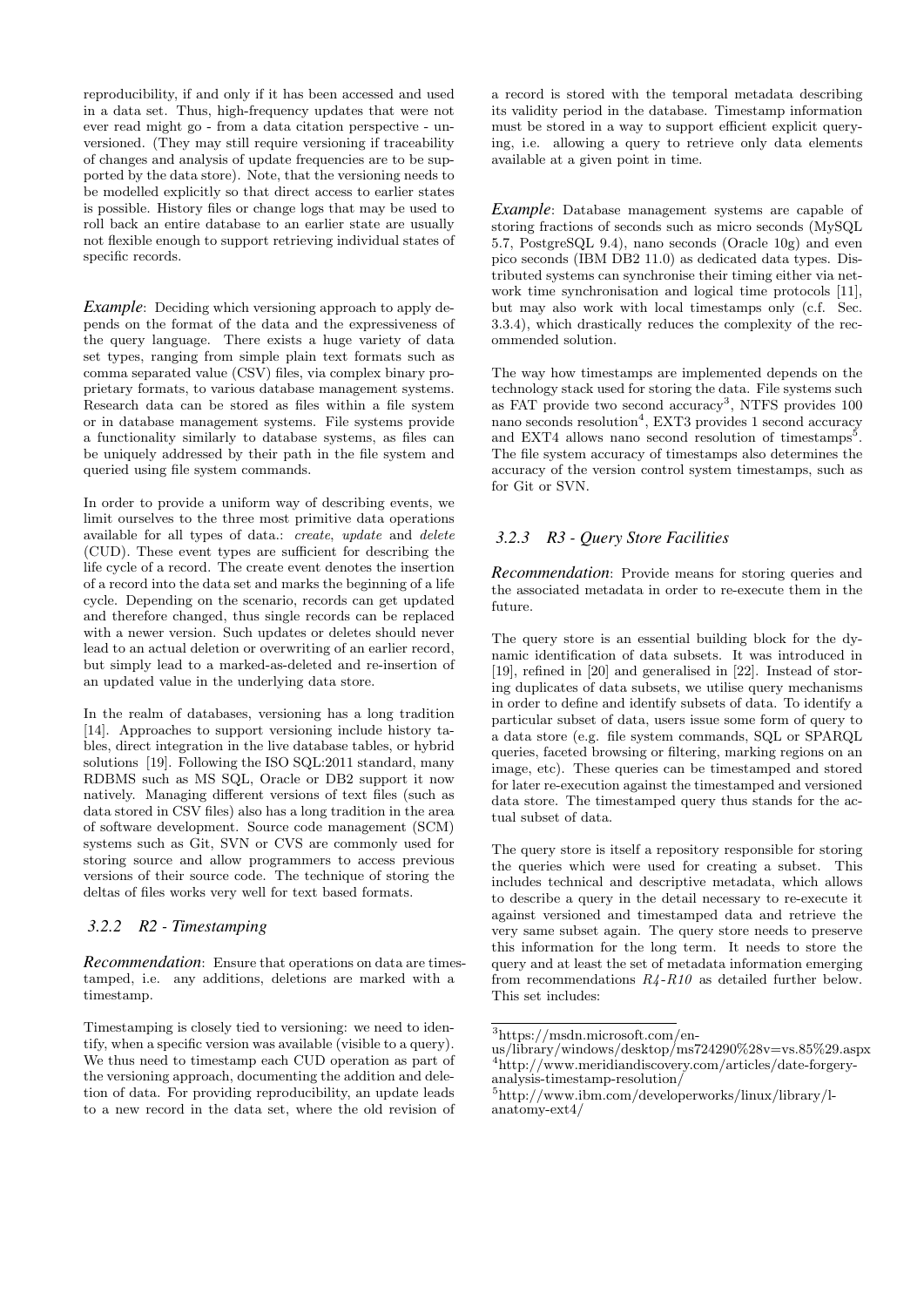- The original query as posed to the database
- A potentially re-written query created by the system (R4, R5)
- Hash of the query to detect duplicate queries (R4)
- Hash of the result set  $(R6)$
- Query execution timestamp (R7)
- Persistent identifier of the data source
- Persistent identifier for the query (R8)
- Other metadata (e.g. author or creator information) required by the landing page (R11)

The query store preserves details about the creation process of each subset, including the relevant parameters, their sequence of occurrence and settings, user details, timestamps and verification information. This constitutes a valuable provenance trail and increases trust in the scientific process, as the metadata about subsets can outlive the original data sets and still provide details about the subset generation process.

It also provides a valuable central source for analysing and understanding data usage, i.e. which parts of a data store are used, while allowing also to identify those subsets used previously that are affected by e.g. a specific update to the data. This is also the reason why the query store is a sensitive infrastructure and needs to be protected from unauthorised access. It is clear that the data stored in the query store must not be changed or manipulated, but also the provenance data about the queries needs to be protected from unauthorised read access. Knowing how a researcher created a subset may disclose private information about the current research practices and interests of a researcher.

*Example*: The way how query execution details are stored in the query store depends on the used technology. Subsets are created by executing SQL statements, extracting data from a file based data set by using a scripting language or selecting files from a file system are examples for queries. At the end, all data stores can be seen as a database, where a query method allows to programmatically retrieve data. Thus the query store either needs to preserve the database query, the script used for retrieving the data or the path instructions used for retrieving a subset in a versioned fashion and link this information in the query store with the data source (i.e. the file, database, etc). For retrieving such a subset again, the data needs to be collected from the versioned data source and the appropriated version of the script needs to be re-executed. For the result set to be identical to the original subset, the query store also needs to preserve which version of the scripting interpreter was used, including the data of the execution environment, such as operating system and used libraries. This topic is borderlining the area of process preservation.

## 3.3 Persistently Identify Specific Data Sets

Storing each and every query to a data source may not be required or desirable. The system or users may want to decide which queries should be preserved. The process can be limited to specific data sources, be triggered by a manual switch in a user interface or any query can be stored in a staging area for a certain period of time, within which a final decision on the usefulness and subsequent usage of a dataset has to be made, upon which the persistent storage can be initiated. In any case, when a specific subset should be made persistently available, the following recommendations should be observed.

## *3.3.1 R4 - Query Uniqueness*

*Recommendation*: Re-write the query to a normalised form so that identical queries can be detected. Compute a checksum of the normalised query to efficiently detect identical queries.

Semantically identical subsets should be identified by only one PID. Thus, we need to identify, if the same query has already been issued before (and if so, whether it still identifies the same subset of data, depending on any updates to the data source since an earlier execution).

Determining the identity or uniqueness of queries may be challenging as the same query semantics may be expressed in many different ways. In order to detect duplicate queries, we need to normalise the queries. Many command line applications, for instance, allow specifying the input parameters in arbitrary sequence. The same applies for database query languages, which provide additional flexibility. We thus need to normalise queries as far as possible, to allow detecting semantically equivalent queries.

While it may be impossible to guarantee detection of identical queries as the same semantics may be expressed in a variety of forms, the situation is pragmatically eased by the fact that users will frequently not actively write queries but use standardised interfaces (e.g. for faceted browsing) to create queries. This also applies to queries posed via APIs that will frequently have been produced programmatically, thus ensuring a certain amount of standardisation and facilitating the detection of semantically equivalent queries.

A rather simple solution is to sort the parameters in a static way for detecting duplicates. We sort the list of parameter name and value pairs alphabetically and utilise the concatenated string as input for a hash function. Thus we can detect duplicate queries quickly and reliably for many applications. However, if two semantically equivalent queries are formulated so differently that they evade detection, we may end up in the worst case with having two identical data subsets identified by two different PIDs. While this may not be ideal, it does not constitute major harm either. Note, also, that the fact that two result sets are identical, can be detected automatically (cf. R6) thus alerting the user to potentially identical queries. Mind, however, that identical result sets do not necessarily mean that the underlying queries are semantically equivalent, as discussed in Section 3.3.3.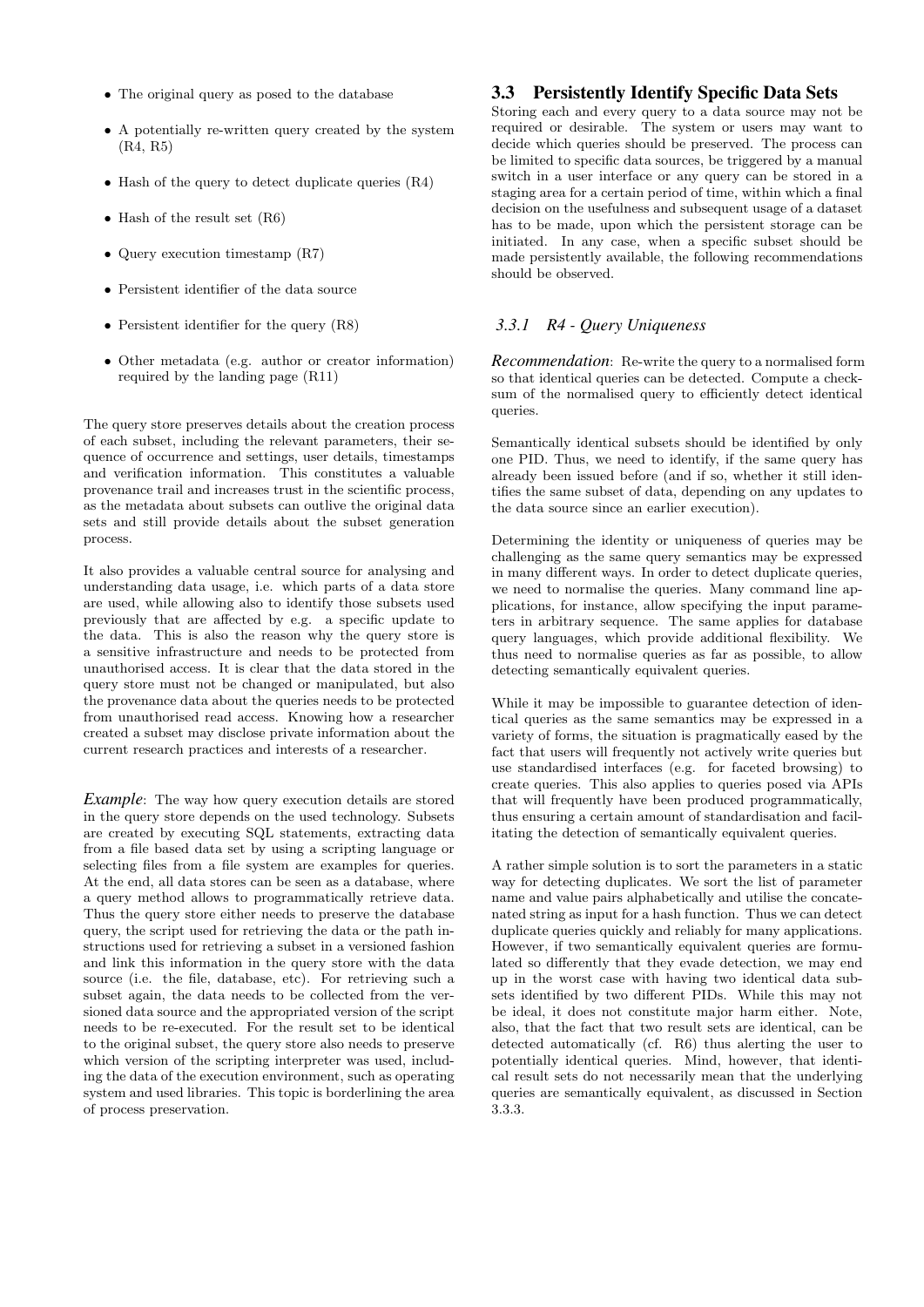#### *3.3.2 R5 - Stable Sorting*

*Recommendation*: Ensure that the sorting of the records in the data set is unambiguous and reproducible.

The sequence of records within a set can have an effect on the result of an experiment, if the subsequent processing is sensitive to the order the input data is provided in. Yet, while databases and repositories will return the same result set when repeating a query, these are not necessarily always returned in the same order. We may thus need to ensure that the sequence or sorting of the records within a subset is unambiguous and reproducible itself.

Whether or not the sequence of records in a data set is deterministic depends on the storage system and the query language. A set in its mathematical definition does not maintain a sorting, therefore there is no defined sequence of records. As many database management systems are set based, there is no guarantee, that the records of a data set will be returned in the very same sorting for each request. For this reason, we may want to enforce an explicit sorting of the data prior to applying user-defined sorts.

*Example*: The popular RDBMS MySQL provides several different storage engines, such as InnoDB and MyISAM. Both differ in their features and how the records are stored on the disk. InnoDB has features such as transactions, foreign keys and clustered indices. The last feature has an effect on the sorting of the result set as InnoDB stores the records sorted by their index on disk, whereas MyISAM stores the records based on their insertion order. If the user does not explicitly define an indexed column by which the result set should be sorted, the sequence of the records cannot be predicted. As the storage engine can be altered at any time, without the knowledge of the users, the sequence of records may change for identical queries.

For this reason, the sorting of the result set should be specified. It needs to be based on a unique criterion, which allows creating a total ordering of the records in the data set and the subsets thereof. We can obtain a stable sorting by automatically specifying the primary key column in descending order as default sorting, followed by user defined sortings.

#### *3.3.3 R6 - Result Set Verification*

*Recommendation*: Compute fixity information (also referred to as checksum or hash key) of the query result set to enable verification of the correctness of a result upon re-execution.

By correctness we mean that no record has (intentionally or unintentionally) been changed. By completeness we understand that all records, which have been contained in the original subset, are also contained in the re-generated subset. When a user creates a new, reproducible subset, we compute a hash key  $k$  of this set and store it in the query store. This hash key allows to verify the completeness and correctness of the subset, by computing and comparing the hash key  $k'$  of the re-generated subset to the original key k. Only if the keys are identical, the re-executed subset is

correct. This hash key may also serve to identify identical result sets stemming from different queries.

Computing hash keys is a computationally intensive task. Thus, the computation of a large subset's hash key may require too much time to be practical in many situations. For this reason, the verification procedure can be sped up, by computing the hash key based only on the significant properties of a subset, instead of the complete data contained in it. Thus, the hash key can, for example, be computed only over the primary key and row headers to define the matrix of the result set. Another option is the computation of semantic hash keys [2] that were originally proposed for verifying the correct interpretation of data when moved between different systems.

Additional metadata information such as the timestamps, but also the data can be included. Note that, to guarantee long-term stability, some transformation to generate the hash input values from the result set may be required, e.g. removing certain object-specific formatting such as the separator in CSV file, unless the separator is considered essential for identity determination.

*Example*: For calculating the hash of a subset, the system retrieves the dataset by re-executing the query stored in the query store and the list of selected columns from the query store. The sequence of columns selected is concatenated into a input string for the hash function. In a next step, the system iterates over the result set. For each record contained in the result set, the system appends the unique key column and the timestamp of the record in a string. The hash key is thus computed over the row and column headers for tabular data. For file system based data, the hash key may be computed over the file IDs (PIDs, URIs, local path names) plus timestamp information when the respective version was added/modified.

#### *3.3.4 R7 - Query Timestamping*

*Recommendation*: Assign a timestamp to the query based on the last update to the entire database (or the last update to the selection of data affected by the query or the query execution time).

Assigning the timestamp to a query can be as simple as assigning the time of the actual execution of the original query. This would constitute the simplest and most intuitive timestamp to be assigned. However, during discussions, privacy concerns have been raised as the timestamp reveals the moment when a query has been issued by a user, which may disclose unwanted information. On the other hand, semantically we would be more interested in referring conceptually to the actual state that the data store was in. We thus recommend assigning the timestamp of the last update to the data store, as this intuitively corresponds to the version number and timing information of the state of data. A third alternative is to provide the timestamp of the last update to the subset of data affected by the query, which may be most intuitive for data stores where changes are local to specific subsets (i.e. only new data being added, thus not affecting any queries for earlier time periods). While this constitutes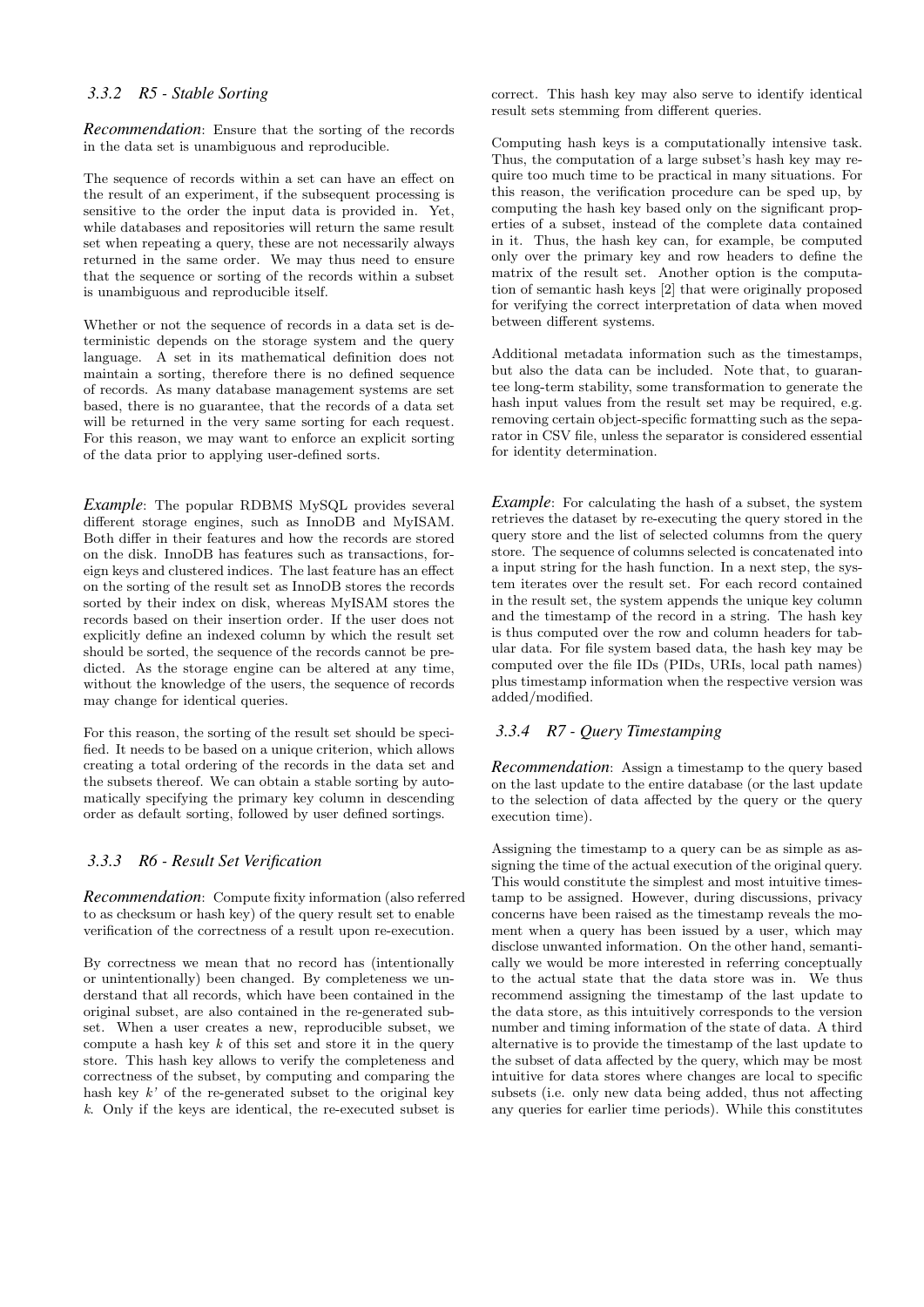a perfectly viable solution, determining this timestamp is a bit more complex, making it not necessarily the primary option. This method requires to retrieve the subset first and then determine the latest updates to this subset. Note that, whichever timestamp is chosen, the re-execution of the query with that timestamp will always return the same result.

Dealing with distributed data sources does not require global synchronisation, as each distributed source has its own local timestamp and can return this with the result to the central query portal. There, the query is stored with the central timestamp as well as the execution timestamps of each decentral site as returned with the result set.

*Example*: The query execution time can be mapped to the latest update of the database. This approach follows a global view on the data. More frequent updates suggest the implementation of a local timestamp, which is the most recent update of the records included in the selected subset, utilising a more local view on the data. Figure 1 depicts both approaches.



#### *3.3.5 R8 - Assigning Query PID*

*Recommendation*: Assign a new PID to the query if either the query is new or if the result set returned from an earlier identical query is different due to changes in the data. Otherwise, return the existing PID of the earlier query to the user.

Assigning PIDs to queries is an essential task within the data citation framework, as they allow to retrieve a query and ultimately the data set again. There are several different scenarios, which trigger the assignment of a new PID to a data set. The simplest case is when the query is new. As described in Section 3.3.1, the queries need to be analysed in order to detect duplicates. If no duplicate has been detected, the system needs to mint a new PID and associate the query with the new and unique string. When the query store detects an identical query, which has already been issued before, there are two possibilities. Either the underlying data has not been changed, in which case the existing PID will be returned to the user as both query and result are identical. If the data has been updated between the last execution of the same query and the current execution time leading to a different result set, a new PID has to be assigned. If a new PID has been assigned, the query and associated metadata needs to be persisted (R9). The PID could consist of the hash key of the query plus timestamp information. Yet, we highly recommend adopting any of the established PID systems (DOIs, ARKs, or other URI-based systems) that are widely adopted within a specific community [10] to support interoperability, ease

resolution via established protocols, and may even support machine-actionability via content negotiation, depending on the provider of the PID system.

*Example*: In order to decide, whether or not a new PID needs to be assigned, we check whether the query hash  $(R<sub>4</sub>)$ (e.g. SHA-1 checksum) does not yet exist in the query store. If the query hash does not exist, we immediately assign a new PID and proceed with the further steps. In case the query hash exists, we compute the SHA-1 checksum of the result set and compare it to the checksum stored for the original execution of the identical query. If the checksums match, both the query as well as the result set are identical, and we thus should not assign anew PID to this subset of data, but rather return the original PID to the user. Otherwise, a new PID is assigned. If computation of the SHA-1 checksum is expensive, we may chose to determine the last update timestamp of any data item addressed by the query (including deleted items). If none of these timestamps is later than the last query execution timestamp of the set of identical queries, then no new PID needs to be assigned as result sets will be identical.

#### *3.3.6 R9 - Store the Query*

*Recommendation*: Store query and metadata (e.g. PID, original and normalised query, query and result set checksum, timestamp, superset PID, data set description, and other) in the query store.

The query store facilities presented in  $R3$  provide the technical infrastructure for storing the query details and associated metadata. Each query is uniquely identified by its PID.

In order to avoid updates of the data during the process of storing the query in the query store, the system needs to implement a transaction concept, which locks the table during the subset creation process and ensures atomicity (A). In multi-user environments, we need to ensure that a second query executed simultaneously does not alter the data that the first user is currently processing, as this would result in a different subset. For this reason, we apply the isolation (I) principle, which prevents concurrent modifying access. A transaction in our scenario consists of the following steps:

- 1. Ensure stable sorting and normalise query  $(R5)$ .
- 2. Compute query hash  $(R_4)$ .
- 3. Open transaction and lock tables (I)
- 4. Execute (original) query and retrieve subset.
- 5. Assign the last global update timestamp to the query  $(R7)$ .
- 6. Close transaction and unlock tables (A)
- 7. Compute result set verification hash  $(R6)$ .
- 8. Decision process:
	- (a) Decide if the query requires a new PID  $(R8)$ . If so:
	- (b) Persist metadata and query  $(R9)$ .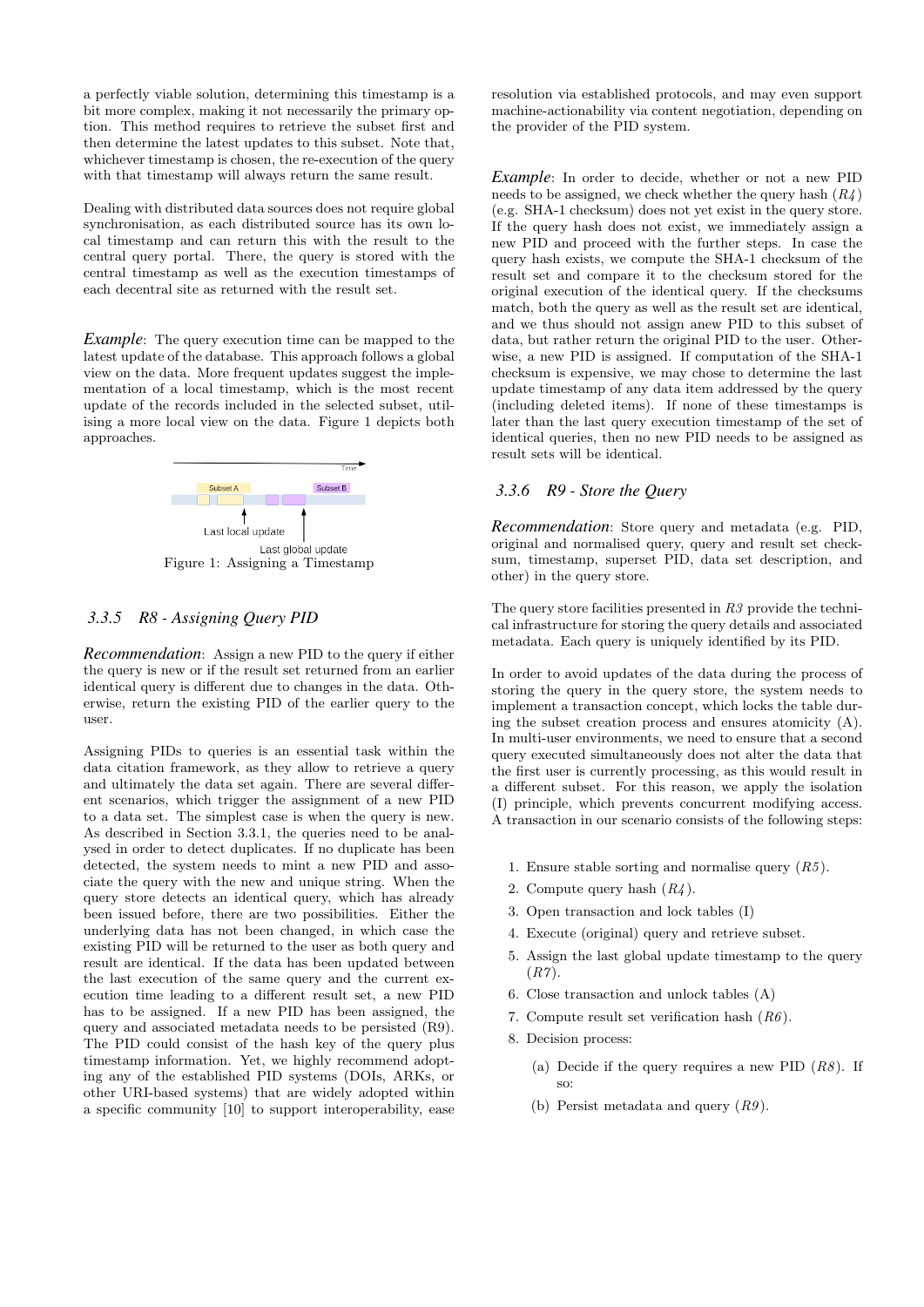

#### *3.3.7 R10 - Automated Citation Text Generation*

*Recommendation*: Generate citation texts in the format prevalent in the designated community for lowering the barrier for citing and sharing the data. Include the PID into the citation text snippet.

Researchers publish their findings usually in journals and conference proceedings. Depending on the designated community, several citation styles and principles exist. Many disciplines either utilise a specified citation format or they write their papers with LAT<sub>E</sub>X and include the references to the related work with the BibTeX citation system. To lower the barrier for researchers, the query store should produce such citation snippets, which can be easily integrated into publications with a copy and paste approach.

The query store contains metadata about a data set. In addition, the query store may also contain further metadata fields, such as a title for the data set and a specific subtitle for the subset. Users can be prompted for specifying this information during the ingest phase of a data set and during the subset creation process. Both - the entire data set and a subset - are identifiable by a unique PID, which is also stored in the query store. The citation texts must at least contain the author, the creation date and the PID of a data set. Researchers can then use this automatically generated citation text in an appropriate format, for instance BibTeX, and include this snippet directly into their publications and reports. This lowers the burden of citing data sets and allows to identify and retrieve a subset at a later point of time.

*Example*: In order to allow researcher to create citable subsets of CSV data, an interface may allow users to upload individual CSV files into the system. During the upload process, they are asked to provide a title for the data set, an author name and a description text. Upon the creation of a subset, the user also provides a specific subset title and a short description. Figure 2a shows the citation text snippet of a CSV file, including its PID and the year.

Figure 2b shows the citation text snippet of a subset, created from the parent data set described in 2a. It references the PID of the parent data set and the subset and includes a fine granular timestamp for the subset. Note that this example adopts a citation style for subsets from datasets analogous to papers in proceedings, listing the creator of the query (the persons intellectually responsible for putting together the specific subset, analogous to the author of a paper), as well as the persons responsible for maintaining the entire dataset (analogous to the editor of a proceedings volume). Both snippets are provided at the landing page (see  $R11$ )

and can be copied from the browser into a publication.

This example demonstrates the generation of citation snippets for standard flat data sets. In hierarchically structured data with different contributors and differing citation requirements for various levels or branches of the hierarchy, where the information composing the citation is scattered across different elements of the dataset, more complex approaches for generating citation snippets are required, as e.g. presented in [4, 6].

#### 3.4 Resolving PIDs and Retrieving the Data

The following recommendations deal with the retrieval of the data and metadata.

## *3.4.1 R11 - Landing Pages*

*Recommendation*: Make the PIDs resolve to a human readable landing page that provides the data (via query reexecution) and metadata, including a link to the superset (PID of the data source) and citation text snippet.

Data sets and subsets are uniquely identifiable by their PID, which resolves to a human readable landing page. Typically, a landing page is reachable by a unique URL and presented in a Web browser. The landing page presents the metadata of a data set in a human readable way and provides links to other versions of the same data set, related data sets and to the data as download.

Landing pages are essential for describing data sets for the long term. As their format is usually simple and their content can easily be archived with standard Web crawling techniques, they can be preserved for the long term, even if the actual data may not exist anymore. Providing such tombstone landing pages is necessary for keeping the evidence of existence of a data set, even beyond the life time of the data.

Upon activating a download link (or other means of an access request, e.g. passing the data to an analysis API), the query is re-executed. Per default, the query is re-executed with the timestamp of the original query execution. However, in principle, the timestamp can be chosen freely. For retrieving the data from a provided PID, the system can allow to specify a date as parameter, thus allowing to retrieve semantically equivalent subsets from different points in time. This allows to measure the evolution of specific subsets and retrieving the respective subset with e.g. all additions and corrections applied up until the most recent state of the data store.

There might be situations when data might not be available anymore. Although long-term persistence is a key requirement for data repositories, technological and especially organisational change may prevent the data provider from keeping the data. Legal requirements are also a reason, why a data set might not be available any more. Deleting single records due to legal obligations may prevent subsets from being reproducible, hence they cannot be retrieved any more. These effects need to be reflected on the landing page, i.e. the user needs to be made aware that the data set may not be available for download anymore. Yet the metadata at the landing page still can provide useful information, such as a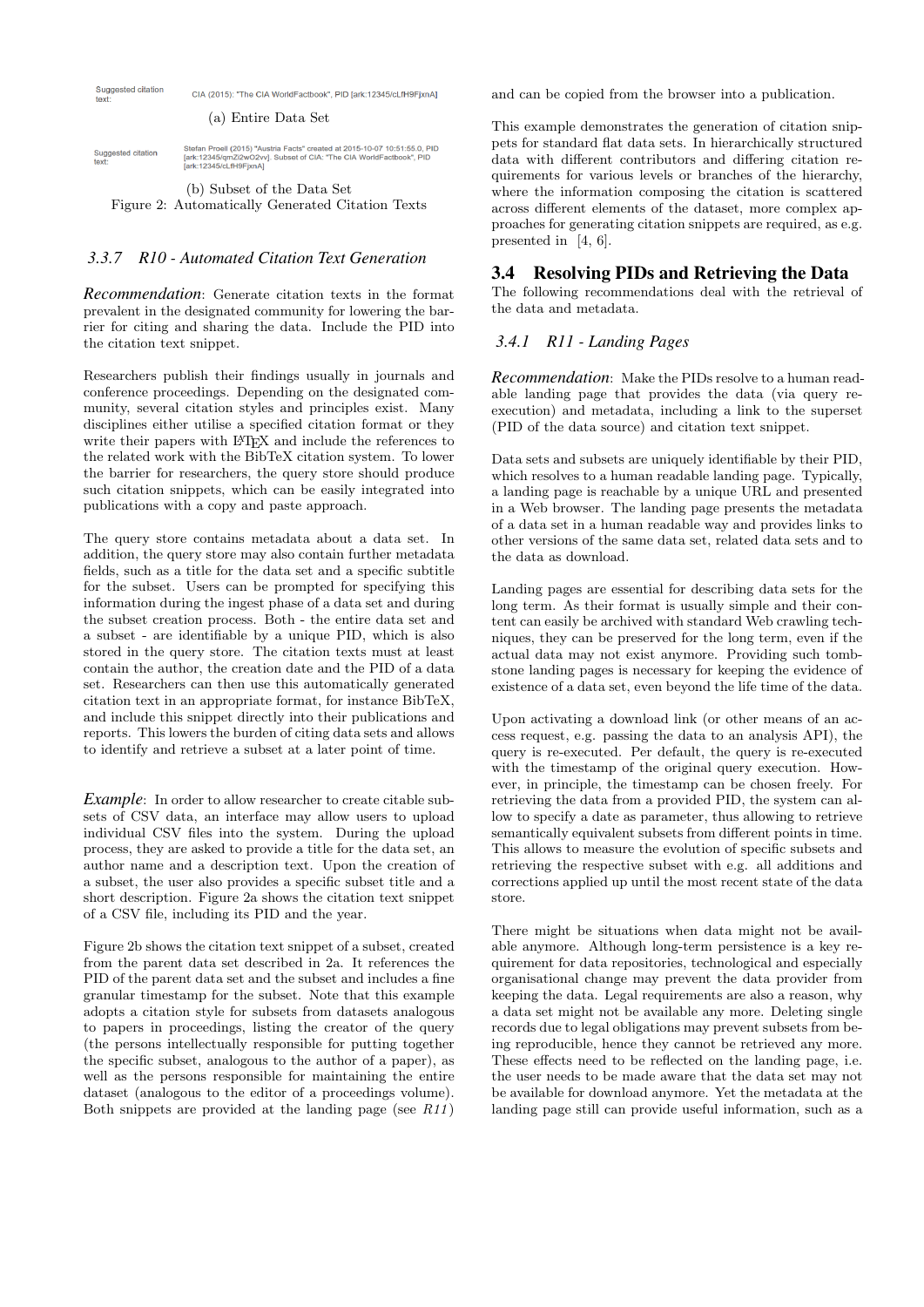reference of the closest fit of available subsets or references to earlier or later views on the data sets.

*Example*: Typical landing pages provide the information stored in the query store. This includes creators, creation date, a description and additional information such as parentand sibling data sets, number of records, hash codes etc. The landing page also provides a download button, which triggers the automatic re-execution of the query and the download of the data set, if access permissions are granted. Note that, for the user, the fact that the PID resolves to a query that gets re-executed rather than an actual subset, is entirely transparent. Whether the actual query string (and normalised/timestamped query) is presented to the user will depend on the community. In its basic setting, for the user the PID directly identifies the subset. Whether this exists directly as a file or is dynamically created is not relevant.

## *3.4.2 R12 - Machine Actionability*

*Recommendation*: Provide an API / machine actionable landing page to access metadata and data via query reexecution.

Landing pages presented in Web browsers enable human users to read and interpret the metadata of a subset. As experiments are increasingly executed by workflow engines, which produce and consume data in an automated fashion, there is a need to provide machine actionable landing pages as well. For this reason a programmatic approach is needed, which allows programs and machines to resolve PIDs, read and interpret the metadata and retrieve the appropriate data sets without human interaction. This allows the PID to be used directly as input parameter in a data driven process, allowing the automatic retrieval and provisioning of the data to the process.

In order to provide a stable API for data identification and data citation, the interfaces, methods and parameters need to be specified and documented.

*Example*: Metadata can be provided in structured documents, such as CSV, XML or JSON. All three formats provide schemata for defining the fields and their data types. This is essential of the data is processed automatically. The API may also provide access to the data in different formats based on their availability.

# 3.5 Upon Modifications to the Data **Infrastructure**

Technological advancement is a major reason for change in information systems. The following recommendations describe how the resulting changes should be accommodated within the data infrastructure to ensure sustainable resolution of the dynamically generated subsets.

## *3.5.1 R13 - Technology Migration*

*Recommendation*: When data is migrated to a new representation (e.g. new database system, a new schema or

a completely different technology), migrate also the queries and associated fixity information.

As technology evolves, data may be shifted to new environments (new database technologies, adapting the data representation, etc.). As subsets are dynamically created we need to ensure, that the queries identifying the subsets will also work in the new settings. Thus, together with the migration of the data to a new environment, the queries need to be migrated accordingly. As with all kinds of transformations, the existing queries should remain stored as part of the provenance trail, adding the re-written query adapted to the new data store technology. If the data representation should change in such a way that no identical hash input transformation can be created, new fixity information (hash key/checksum) should be calculated and added to the metadata. The PID resolution may need to be redirected if the location of the landing page changes.

Simple technology updates (such as a new database version) usually do not have effects on the results. Nevertheless, the subsets need to be verified after each upgrade. Complex migrations can be cumbersome and require comprehensive checks for their effects on the overall infrastructure (schemata, API, services etc). If the query language is affected by the migration of the system or a completely different database system is used, all the queries need to be migrated (i.e. translated) into the new system as well. It needs to be ensured, that any new query language is equally powerful and produces the same results.

*Example*: One of our first prototypes for CSV files used Git in order to store versioned copies of the data. For obtaining subsets, we used a CSV2JDBC driver and simple SQL statements to specify which records to include. The query store stored the parameters (selected columns, applied filters, used sorting) and linked to the revision of the CSV file in the Git repository. In order to improve the performance of the prototype solution, we migrated the CSV files into a relational database scheme, by parsing them and creating the appropriate tables on the fly. Each CSV file was then imported into a separate table, where the file name served as the table name. Versioning now was done by the database system, by inserting a new updated record, a timestamp of the event and the event type for each update. We could reuse the queries stored in the query store, by re-writing the queries to support the versioning scheme of the database system. As we had the parameters available and knew the file name, the queries could be mapped to the new system. As the RDBMS supports indices, data access times could be greatly improved.

## *3.5.2 R14 - Migration Verification*

*Recommendation*: Verify successful data and query migration, ensuring that queries can be re-executed correctly.

After any changes to the system, it needs to be ensured that all subsets can be retrieved and that their content is identical. This can be achieved via the fixity information (hash keys/checksums) stored in the query store (R3) as computed originally when the data subset was generated. It needs to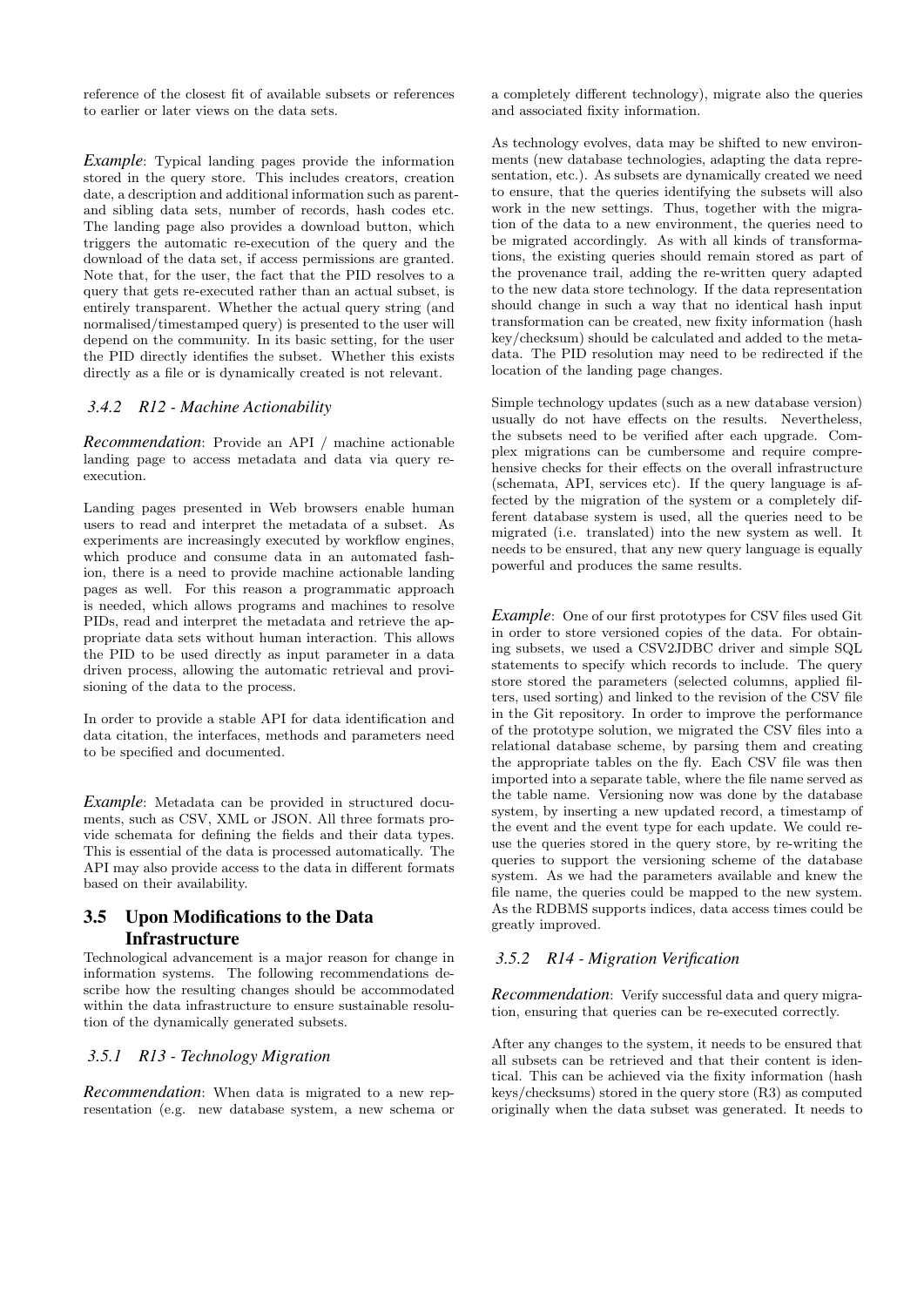be ensured, that the hash input representation, i.e. the representation of the data over which the fixity information is computed, is identical.

Some migration paths might not allow or, at least, make it unnecessarily complex to directly compare the records and their hash keys respectively, due to different formats or the unavailability of suitable hash functions or encodings of the information (e.g. a switch from ASCII representation of data to Unicode). In this case, all the records need to be compared pairwise in the old and the new system, to make sure that all records are still contained in both systems. Another possibility is to provide a verification tool, which wraps the functionality of the old system and allows comparing the records in the new environment. Subsequently, new fixity information may be computed over the new data representation and added to the metadata stored in the query store. For our simple CSV prototype, we computed an SHA-1 hash of each CSV file and of each exported CSV subset, by using the Linux command line tool md5sum. This hash key was stored in the query store. The database system that we used in the improved version does not allow to compute such SHA-1 hashes directly, as the structure of the table was changed. For this reason, we implemented a wrapper tool, which allows exporting each subset as a CSV file. In a next step, we compute the hash key by using again md5sum and compared the result with the hash key stored in the query store. This process has to be done once for all subsets stored in the query store, in order to verify the correctness of the migration process.

## 4. CONCLUSIONS

In this work we presented 14 recommendations on how to make dynamic data identifiable. The query store (R3) is based upon persistent query identification (R8) and storage (R9), which allows identifying unique queries (R4) on versioned data (R1). Based on tracking and timestamping all changing events (R1, R2) and query timestamping (R7), a specific subset can be retrieved by re-executing the query. Stable sorting (R5) and verification metadata (R6) ensure that the significant properties of a subset remain intact. The query store provides additional features such as automatically generated citation texts of the subsets (R10) as well as human (R11) and machine readable (R12) landing pages. Technology migration (R13) and the verification of migration paths (R14) ensure long term compatibility and availability. Figure 3 summarises the recommendations as components of a system.

The proposed solution has several benefits compared to current approaches relying on individual data exports for each data set or ambiguous natural language descriptions of data set characteristics.

First of all, it allows identifying, retrieving, citing and sharing the precise data set with minimal storage overhead by only storing the versioned data and the queries used for creating the data set. In many environments data versioning is considered a best practice and often already in place, thus the implementation overhead is low.

Secondly, the approach allows retrieving the data both as it existed at a given point in time as well as the current view on



Figure 3: The Recommendations for Data Citation as Components

it, by re-executing the same query with the stored or current timestamp, thus benefiting from all corrections made since the query was originally issued. This allows tracing changes over time and comparing the effects on the result set. In addition the approach also allows to show verifiably and cite the fact, that a query has returned the empty set.

Thirdly, the query store as a basis for identifying the data set provides valuable provenance information on the way the specific data set was constructed, thus being semantically more explicit than a mere data export.

Last, but not least, the query store offers a valuable basis for understanding and analysing data usage, i.e. identifying, which parts of the data are being used. It also allows to identify reversely which subsets may be affected by corrections to the data and thus allows the creation of notification services to identify study results that may be impacted by such changes.

The recommendations are applicable across different types of data representation and data characteristics. This includes big or small data, static or highly dynamic and it is independent of the size of a data set. The same approach can be applied to identifying any form of subset, from the entire database down to an individual record or number, including even an empty result set. The solution is robust over time, as it supports the migration to new technologies. In order to improve trust, the (sub)sets can be verified for their completeness and correctness across technological boundaries using fixity information. In terms of required investments in infrastructure and resources, our solution requires the implementation and development of data versioning and hashing, the development of suitable subsetting tools and the query store as well as the adaption of policies for the assignment of PIDs or the migration of data to different technology stacks.

These recommendations are currently being evaluated and implemented or deployed by a number of data centres and projects, including the Virtual Atomic and Molecular Data